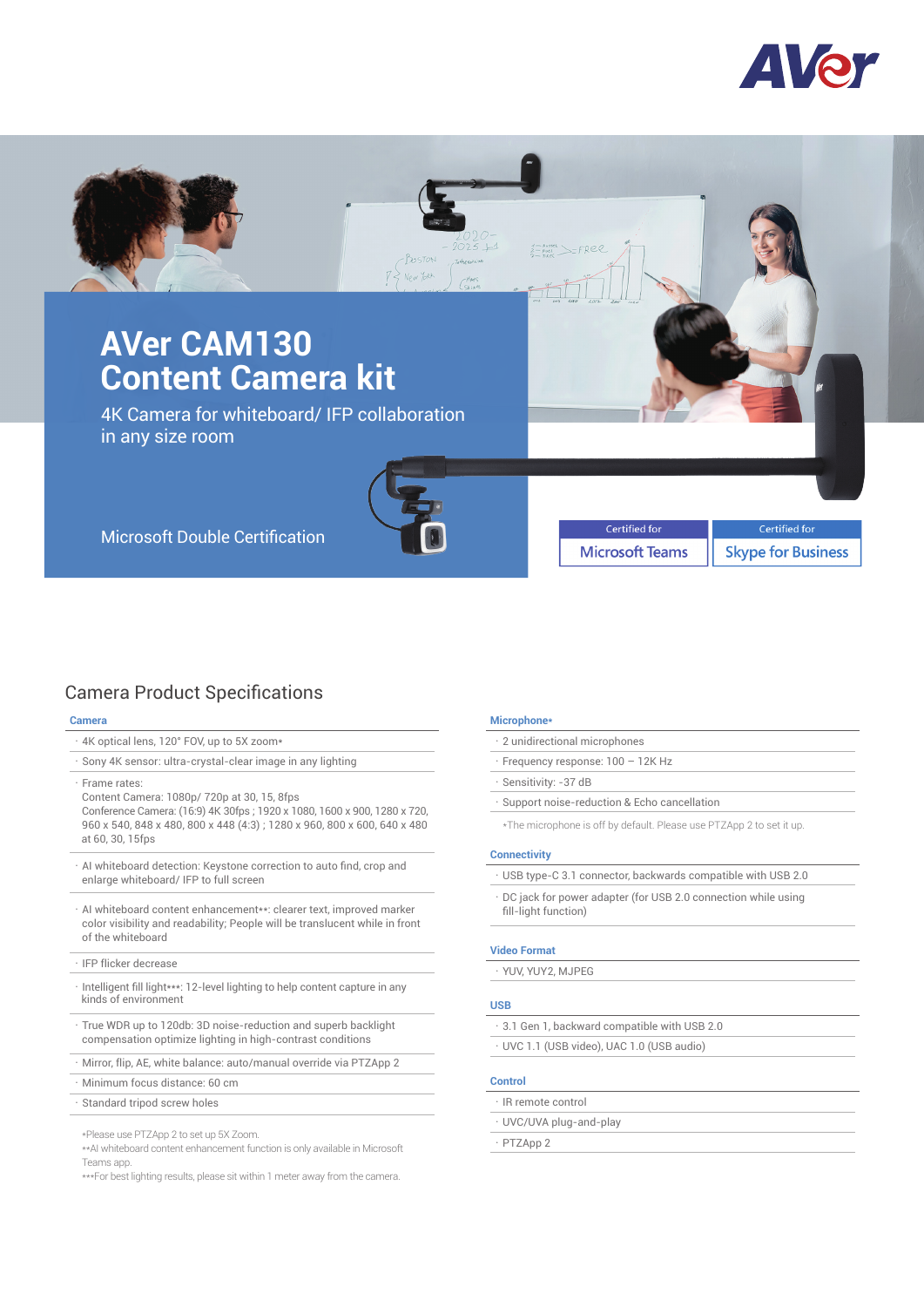#### **Security and Mount**

| · Built-in TV clip                 |  |
|------------------------------------|--|
| Kensington slot                    |  |
| $\cdot$ 1/4" tripod mounting screw |  |
|                                    |  |

#### **System Requirements**

- .Teams Rooms app version in the MTR system: 4.10.11.0 or later
- Teams desktop client version 1.4.00.34266 or later
- .Windows® 7/10/11
- Mac OS X 14.4 or later
- .Google Chromebox 3 version 94.0.4606.114 or later

#### **Hardware Specs**

| . 3.2 GHz Intel® Core™ i5-4460 processor |  |
|------------------------------------------|--|
| · 4 GB RAM or more                       |  |

.USB 3.1 port, backward compatible with USB 2.0

#### **Power Supply**

 $\cdot$  AC 100V-240V, 50/60 Hz

.5V/2A

## **Free Applications for Meeting Collaboration (For Windows® and Mac® computers)**

# EZManager 2: Camera Central Management Software

.Remotely group FW/SW upgrades, control the camera, and manage settings

# PTZApp 2: Camera Settings Software

- .View live video, control the camera, upgrade firmware automatically or manually
- $\cdot$  Set parameters and adjust the camera image

#### EZLive: Broadcasting Software

.Enjoy multi-camera real-time streaming, annotating, image capturing, and video recording

#### **Environmental Data**

- .Operation temperature: 0 to 40°C
- .Operation humidity: 20% to 80%
- Storage temperature: -20 to 60°C
- .Storage humidity: 20% to 80%

#### **Dimensions**

#### CAM130 content camera bundle package

.Package dimensions: 860(L)\*166(W)\*234(H) mm .Package weight: 4.7kg

#### **Package Contents**

## CAM130 content camera bundle package

- .CAM130 content camera unit
- .USB 3.1 type-C to type-A cable (6 ft/1.8 m)
- . OR code card .Tripod screw
- .USB 3.1, 10 meters fiber extender\*
- .Whiteboard mount
- .Remote control
- Power adapter\*\*

\*This extender only supports USB3.0 port of PC. Make sure your PC or MTR has USB3.0 port. Otherwise, please purchase USB2.0 extender from the market, such as the Aten UE2120. Please check our compatibility list before purchasing. https://www.aver.com/Knowledge-Learns/conferencing-collaboration/compatibility-list \*\*Power adapter is only required while connecting to PC USB2.0 port and using the fill-light at the same time.

#### **Warranty**

Camera: 3 years\*

# .Accessories: 1 year

\*We offer optional 2-year extended warranty in European area. Please contact your local agency for details.

#### **Compatible Applications**

Zoom, Microsoft® Teams, Skype, Skype for Business, Google Meet, RingCentral, BlueJeans , Intel® Unite™, Fuze, Adobe® Connect™, CyberLink U Meeting®, Cisco WebEx® GoToMeeting™, LiveOn, Microsoft® Lync™, TrueConf, V-Cube, Vidyo, vMix, WebRTC, Wirecast, XSplit

\*\*Specifications may vary depending on countries and are subject to change without notice.

# Whiteboard Mount Specifications

# **Material**

- .Top case: plastic
- .Base case: metal
- .Rod: Aluminum

#### **Installation tips**

- .Mount the mount base 3cm above whiteboard/ IFP
- The supported maximum whiteboard size is 2m (L) x 1.2m (H) when mounting above whiteboard
- .To capture a whiteboard which is more than 2m (L), please install the mount on the ceiling
- .Please adjust camera angle to completely capture the frames of the whiteboard/IFP
- .On full wall whiteboards, you can use dark-colored tape to create frames on top/bottom/left/right to define a content area

#### **Whiteboard size and rod length**

| Whiteboard size(L)   | Rod length    | <b>Mounting method</b>                                                                                                                                                                                                          |
|----------------------|---------------|---------------------------------------------------------------------------------------------------------------------------------------------------------------------------------------------------------------------------------|
| <1.2 meter           | 80cm          | Mount 3cm above the center of<br>the board                                                                                                                                                                                      |
| $1.2 \sim 1.7$ meter | 100cm         |                                                                                                                                                                                                                                 |
| $1.8~2$ meter        | 120cm         |                                                                                                                                                                                                                                 |
| Any size             | $80 - 120$ cm | Install the mount on the ceiling and<br>the location is in front of central top<br>of the board. It is suggested to place<br>the camera at least 1 m away from<br>the board to ensure complete<br>capturing of the board frames |